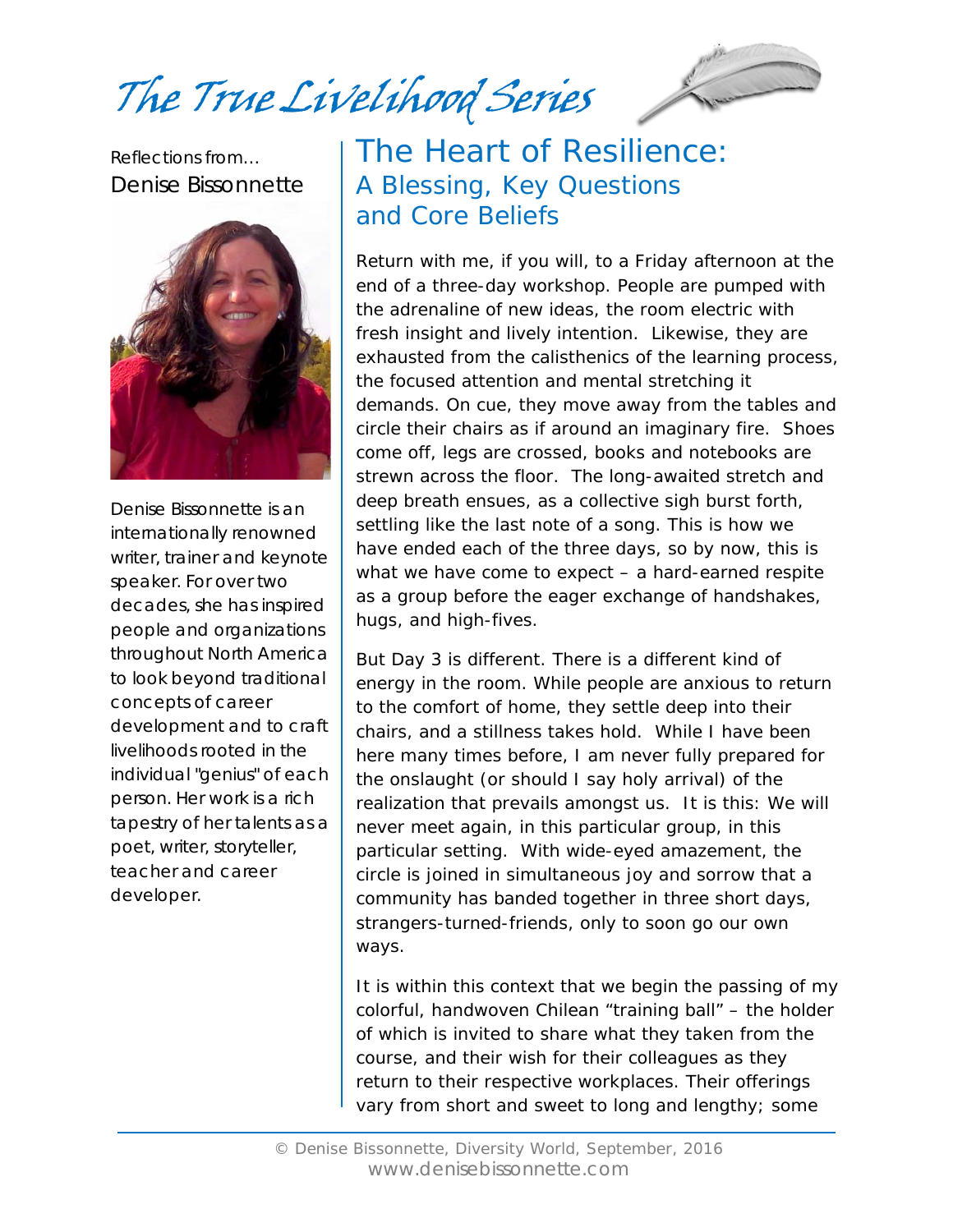pithy, others philosophical – each holding the rapt attention of the circle. One admits that she came burned out but can feel the fire back in her belly. Another announces that she can no longer put her dreams on hold. Some speak of tolerance and patience, others of compassion in the service of their customers. There's the discussion of deeper partnerships with employers, visions for creating opportunities, and plans to revamp job search workshops. Wishes are expressed for everything from good fortune, health, and happiness, to renewed contracts, expanded training budgets, less paperwork, and a safe drive home.

The last of the group is about to speak. She bears a regal presence, adorned in a gold, red and black African caftan, a tight swoop of braids upon her head like a crown, and a thick strand of amber beads around her neck. Her eyes shimmer and shine as she passes her gaze around the circle, pausing just long enough to put us on edge. And then, in that rare strain of voice that is equal parts commanding and consoling, deep in tone but soft in delivery, she offers what can only be characterized as a blessing. She speaks slowly, making each word count, taking a deep breath between each sentence.

*"I wish for you what I wish for myself. I wish you the sturdiness of great mountains. I wish you the ability to bend like trees in fierce storms. I wish you the grace of flowing rivers. I wish you open hearts, bright minds, and great courage. As you stumble, may you rise. Be a faithful steward of your gifts. And may you journey, always, in the direction of your hope."* 

Rendered speechless, I was stunned by the beauty of her words. Who talks like that? I was reminded of the words of Thomas Paine: "Do not believe that all of the sages and saints have gone before you. They are right there, among you." Indeed. I must admit, I live for these moments - when we slip below the surface of our polite and pedestrian selves, and dive into the depths of things. When we take off our masks, put down our armor, and speak heart to heart. These moments cannot be planned, any more than we can schedule a meteor shower or a double rainbow. But when it happens, it's magic. But I digress. Returning to the training room. 4:30, Friday, Day 3, Holiday Inn.

The room is scintillating with energy and emotion. You could hear a pin drop. Some in the circle are holding their breath, some stare wide-eyed, and others wipe tears from their eyes. They turn to me, awaiting response. I remove my glasses, and rub my hands over my eyes and down my chin. Bending forward in my chair, I cock my head towards the bestower of this beautiful blessing, and reply in streettone: "Say Wat?"

A second or two passes before the circle erupts into laughter, as do the queen and I, which quickly evolves into a collective fit of hilarity. People are hugging each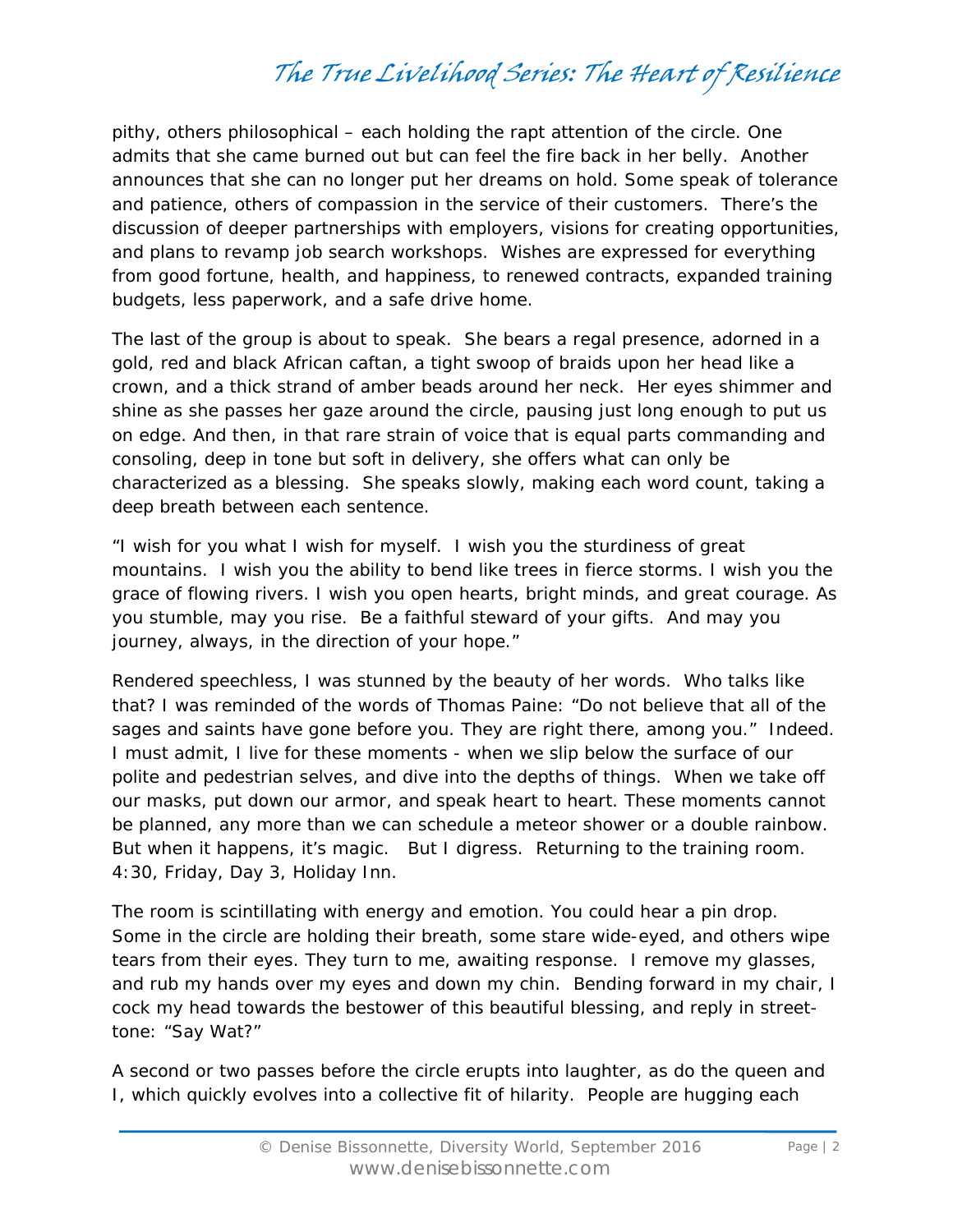other, a few lay down on the floor as if bowled over, others are high-fiving their neighbor. Everyone is sucked into the emotional vortex. Our every attempt to regain composure is usurped by wave after wave of side-splitting laughter. (It's one of those times when you had to be there, but you know what I'm talking about.) Perhaps it was the combination of our exhaustion, our elevated emotions, and the sublime elocution of a most unexpected and elegant blessing that created the conditions for a perfect storm, but if laughter is medicine, we were cured of all maladies two lifetimes over.

My take on this experience is that someone spoke to the heart of what mattered, there was a readiness for those words to be heard, and the truth simply undid us:

*We have big work to do and that work is hard. We want to change the world. We have big ideas and inspired notions. We are about to leave the comfort of one another's company and head back into the wide world. We will meet storms. We will stumble and fall. Give us sturdiness of mountains, flexibility of trees, and grace of rivers. Lend us hope. Make us resilient.* 

I once read a story of a priest who was about to give a sermon to his congregation when a small bird flew onto the sill of an open window of the church. The small bird offered a song. It chirped and tweeted and whistled its little heart out, then flew off. The priest turned from the congregation and said, "Enough said for today," and promptly dismissed them.

While I typically end a seminar with a few thoughts, a story, and/or a poem, that day I was able to recognize a sermon when I heard one. Once we had regained our faculties, I simply bowed to her, I bowed to the circle, and was the first to stand in what became a rousing ovation for her, for the circle, and for our faith in our own and in one another's resilience.

#### Questions at the Heart of Resilience

In the weeks and months that ensued, I followed the thread of that profound blessing to uncovered the following questions which I believe lie at the heart of resilience:

 With so much and so many vying for our attention, how do we stay focused on what is important? In the midst of those who would urge us to give up, surrender the cause, or to cease tilting at windmills, how do we remain steadfast in our own sense of purpose, embodying the sturdiness of mountains?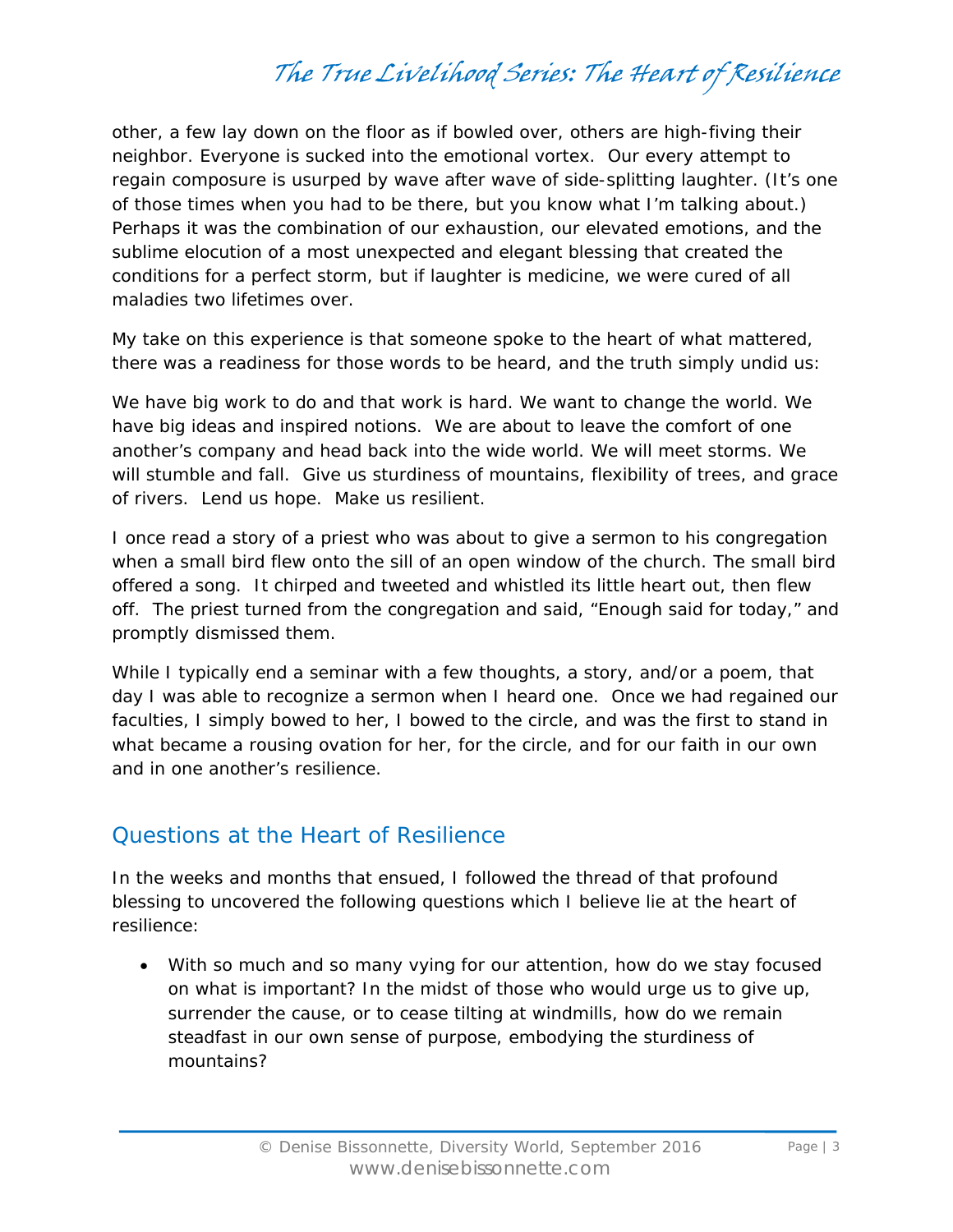- When our best efforts are not bringing us the results we want, in the time that we want them, how do we continue to keep on keeping on with the grace of flowing rivers, keeping our eyes on the goal, like rivers heading to the sea?
- When the going gets tough, how do we fight off feelings of lethargy and sluggishness and bring, instead, fresh energy and renewed commitment like the tree withstanding fierce storms year after year, only to become more deeply-rooted and blossom again and again?
- How do we transcend the weight of our worries and the gravity of the daily grind in order to bring open hearts, bright minds, and great courage?
- How do we meet defeat without being defeated, so that as we stumble, we are quick to rise?
- How do we remain faithful stewards of our gifts, investing our time, energy and attention with utmost care and concern?
- When cynicism and fear come knocking, how do we refuse them entry, enlisting the company of optimism and faith so that we may journey in the direction of hope?

In my mind, these are universal questions lying at the heart of any worthwhile goal, whether imposed by the demands of the job, dictated by the needs of the family, or inspired by our own heart's desire. These are the kind of questions that, as poet David Whyte would say, "deserve to never go away".

#### Core Beliefs

It was with the wresting of these questions that I created The Resilience Series, a four-part webinar that I delivered in the spring of 2015. With the gift of time and distance, I now recognize with fresh eyes some of the key principles and overriding tenets that informed that body of work, although I never spoke to these directly in the series. With humility and joy, I invite you to peruse and explore the Eight Core Beliefs that reflect my current understanding relating to the all-important aim of recognizing, embracing, and strengthening our resilience in the important work that we do. I urge you to not take them at face value, but to put them to the test by reflecting on your current and past experiences of resilience in both your personal and professional life.

- **Resilience means different things in different contexts.** For the nightwatch security guard it means staying awake, while for the marathon runner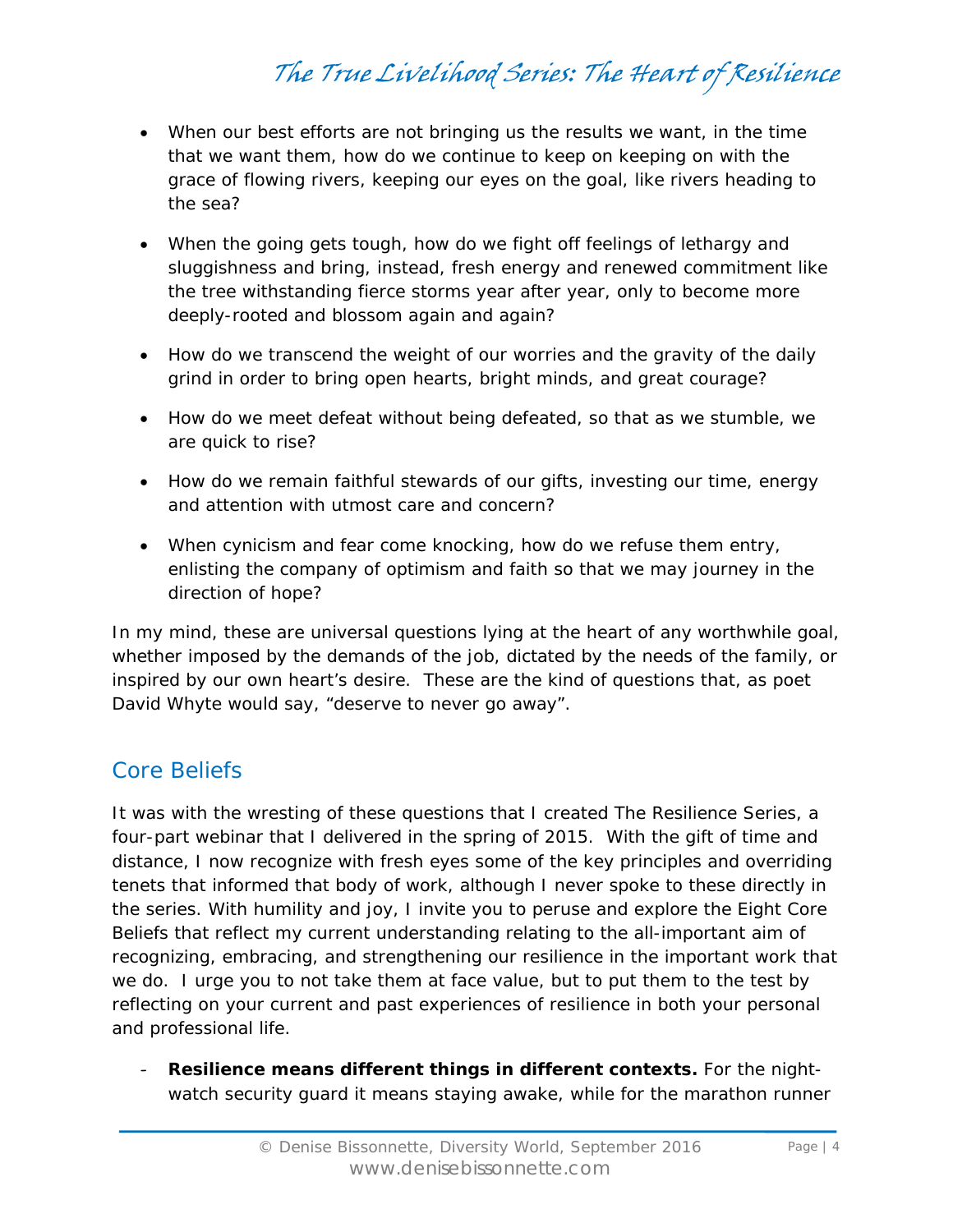it means making the mile. For our purposes, and in the context of the work in our field, here is what I would consider a comprehensive definition of resilience: The capability and strength to give our daily best while productively dealing with ongoing change, responding quickly to people in unpredictable circumstances, bouncing back from ongoing rejection and adversity, and managing periods of stress due to big caseloads and/or high performance standards, while staying cool, calm, collected, and inspired, in the process. (Note: there are arenas in which the "inspired" word would not show up as part and parcel of resilience, but in the field of employment and training, I hope you'll agree, it's pivotal to the work we do.)

- We were born to bounce back. While the preceding paragraph might cause some to shake in their boots, somewhere deep insides we know "we've got this." We are predisposed to resilience, hard-wired with a certain hardiness. Flexibility, buoyancy and elasticity are part and parcel of our physical and spiritual DNA. If we weren't made to bounce back, we would never have learned to walk, talk, swim, ride a bike, or use the TV controller. Without resilience in our very bones, we would never heal from heart attacks or from heartbreak, from broken legs or broken contracts, from personal depression or depressed economies. Resilience is what makes growth and change possible in our physical bodies, personal relationships, careers and work lives, spiritual pursuits, and community endeavors. Resilience: never leave home without it.
- **We each rock impressive Resumes of Resilience!** Not only do we know that resilience is in the repertoire of our species, it can account for almost everything we have ever earned, done, accomplished, learned, acquired, developed and experienced throughout our lives. Everything we are and have achieved has tested our resilience in some way, shape or form. Wouldn't it be cool to draft resumes of your resilience – all the times you wanted to quit and didn't; the times you took the risk of learning or relating to something/someone new; the times you fell, mistakes you made, lessons you learned that you wouldn't trade for all the world; the times you went the distance in anything that mattered more than your comfort in the situation? Good luck following the 'one-page rule' for that kind of resume!
- **Resilience is more of a choice than a capacity.** Just because we were gifted the inborn potential for resiliency, doesn't mean we don't have to work it. Not unlike having the inherent potential for increased muscle mass; without a regimen of exercising of our muscles, they atrophy. It is only by consciously choosing to bounce back, move forward, or hang in do we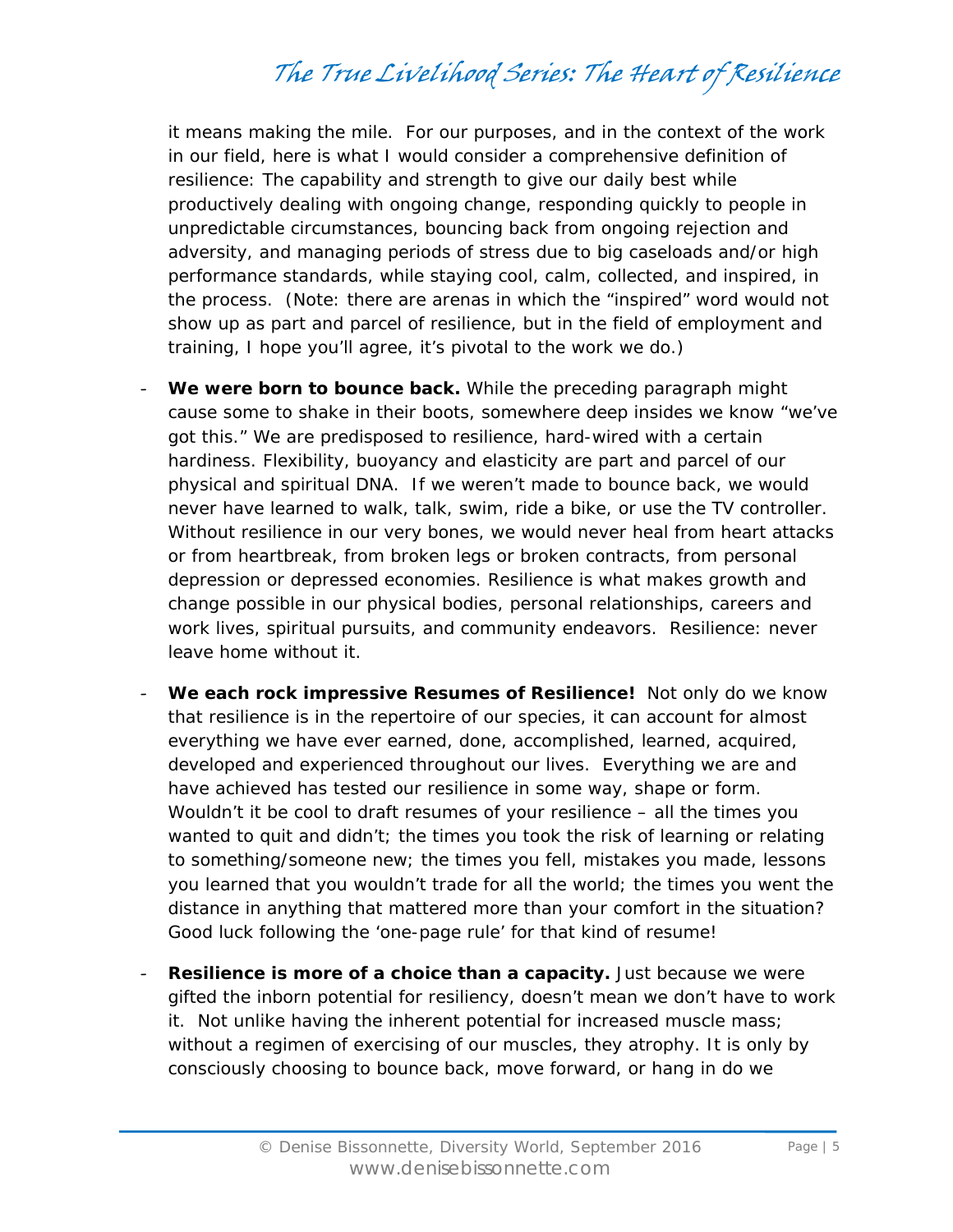engage our capacities for resilience. Like a muscle, the more we exercise our resilience, the more resilient we become. It's the old "Use it or lose it" thing.

- **Resilience is situational.** We may be resilient in the face of one person's disapproval, but crumble at the hint of criticism from another. Just because we are resilient on the home front doesn't mean we are resilient at work. We may withstand the storms of change with a financial investment, but fall apart when short-changed \$20 at the supermarket. Our capacity for resilience wavers from circumstance to circumstance, just as our proclivity for patience or tolerance waxes and wanes. The question we need to ask is: In what aspect or circumstance of my life do I desire to exercise more resilience? In what part of my job am I being called to *practice* more resilience?
- **Resilience is entirely an inside-job.** Taking a closer look at the examples above, one thing is perfectly clear – you cannot mandate or decree resilience any more than you can mandate love, generosity or kindness. The kinds of thought patterns, skillsets and habits we are talking about are, by nature, self-motivated, self-organized, and self-regulated. Turns out the picture of Resilience is the ultimate "selfie."
- **Resilience is not a single capacity, but an alchemy of elements.** Much of the research on resilience attempts to identify its anatomy, the elements which contribute to the response of being resilient. Feel free to knock yourself out perusing the many studies, as I did, on my relentless hunt for the Holy Grail of resilience. Spoiler alert – it doesn't exist. What you *will* find is an abundance of models and theories, each focused on their own very particular area of interest. Resilient communities bouncing back from natural disasters; resilient neighborhoods dealing with the aftermath of gang violence; Resilience in pre-schoolers who miss their mommies – you name it. But what the results of these varied and sundry research projects have in common was this: every item on their respective lists fell into one of three categories: *Attitudes/Mindsets; Skillsets/Coping Mechanisms; and Habits/Lifestyle.* Here are examples of the kinds of things listed under each of these categories:

Attitudes/Mindsets*:* Optimism, Gratitude, Causal Analysis, Self-belief, Adaptability, Sense of Humor, Openness to Change, Mindfulness, Actionorientation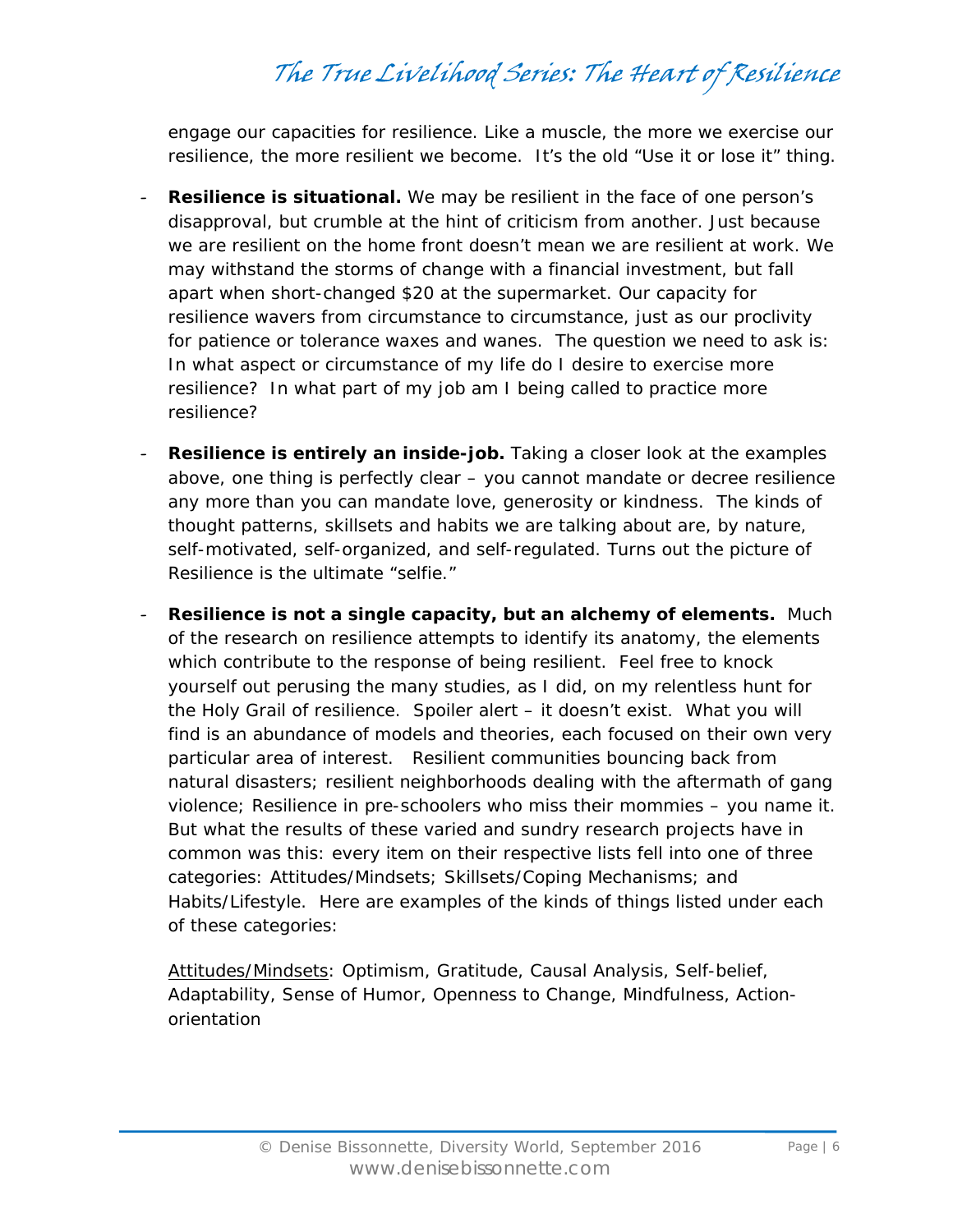Skillsets/Coping Mechanisms*:* Communication skills, Connection with Others, Ability to ask for and accept help, Problem-solving, Impulse Control, Ability to focus

Habits/Lifestyle*:* Adequate sleep, nutrition and exercise; Energy conservation; Management of one's time; Personal and Professional Goalsetting; Spiritual practices; Time in nature; Regular periods of recreation; Time with loved ones

Clearly, resilience is multi-dimensional and multi-faceted, operating on physical, mental, emotional, and spiritual levels. We typically think of resilience as simply a matter. However, the readiness, strength and sustainability of that will emanates from how we think, perceive and engage with the world.

- **More than anything, resilience is a matter of spirit.** The experience that the word "resilience" attempts to label is innate, natural and idiosyncratic to every person, conjuring images that are too personal to ever fit into a common lexicon. What images does the word "resilience" invoke for you? Packing up what was salvaged in the ashes of a fire, in the ravages of divorce, or in the wake of a down-sizing? Facing up to childhood abuse, a problem with gambling, or the need to file bankruptcy? Standing up to a maniacal boss, a crooked landlord, or a system of injustice? Speaking up for your right to marry, the need for financial backing, or permission to voice your opinion? Notice that the crux of resilience in these images shines in the action words "pack up", "face up", "stand up", "speak up", rather than the circumstance that calls upon this response. Resilience is all about what it calls up in the human spirit.

I leave you now with a borrowed blessing. While I often include a Poetic Reflection as part of my newsletters, I do believe this is poem enough.

*"I wish for you what I wish for myself. I wish you the sturdiness of great mountains. I wish you the ability to bend like trees in fierce storms. I wish you the grace of flowing rivers. I wish you open hearts, bright minds, and great courage. As you stumble, may you rise. Be a faithful steward of your gifts. And may you journey, always, in the direction of your hope."* 

<sup>©</sup> Denise Bissonnette, September 2016 (If not used for commercial purposes, this article may be reproduced, all or in part, providing it is credited to "Denise Bissonnette,

www.denisebissonnette.com." If included in a newsletter or other publication, we would appreciate receiving a copy.)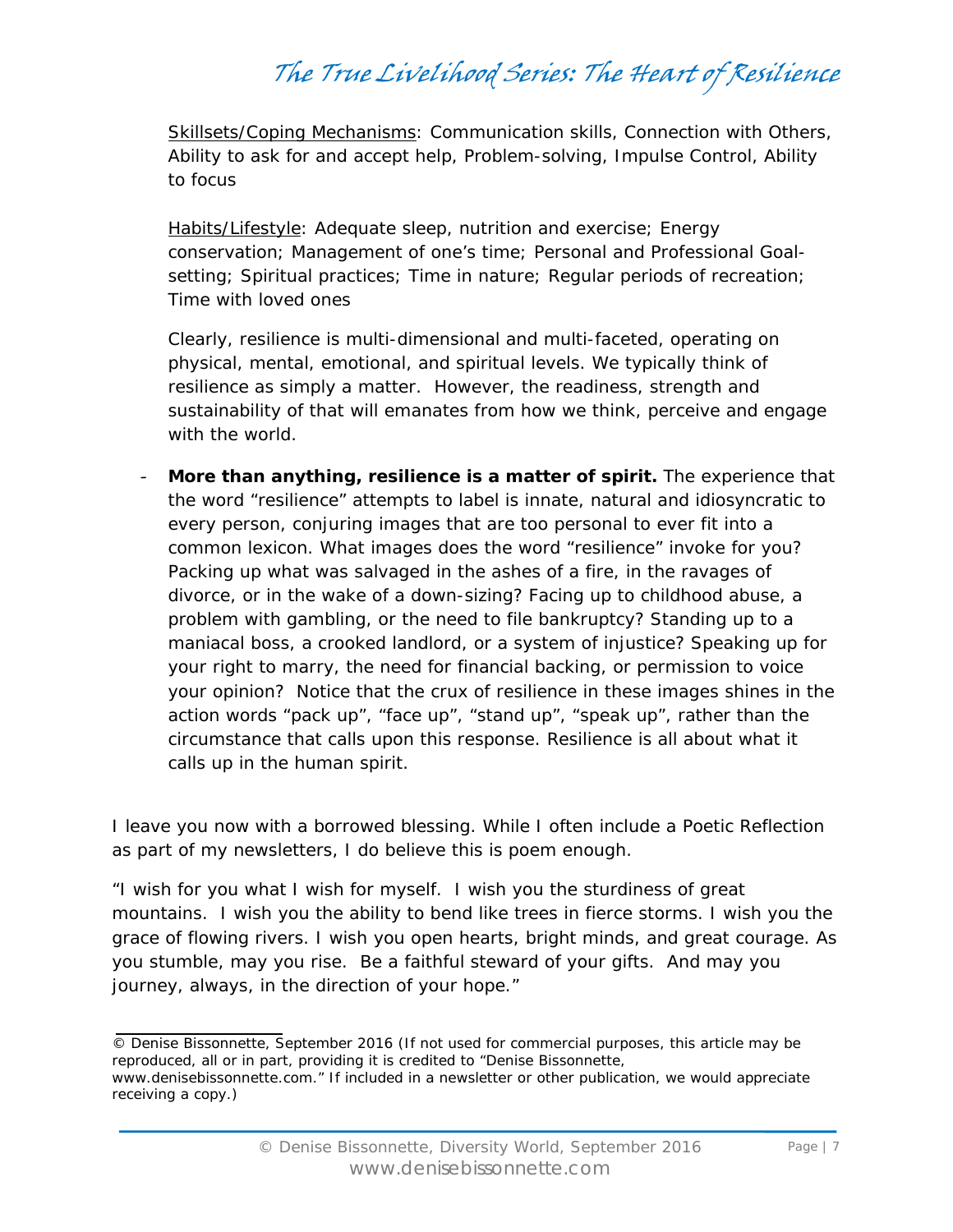

"To be alive, fully human Is to be continually thrown Out of the nest."

- Pema Chodron

"A good half of the art of living is Resilience."

- Alain de Botton

"Stand Tall Fearlessly stick your neck out. Reach for new heights. Dress with flair. Listen with your heart."

Giraffe Blessing

"You must face annihilation over and over again To find what is indestructible in yourself."

- Pema Chodron

"Darwin was on to something when he asserted that those who survive are not necessarily the strongest or the most intelligent, but the most adaptable to change."

- Maya Angelou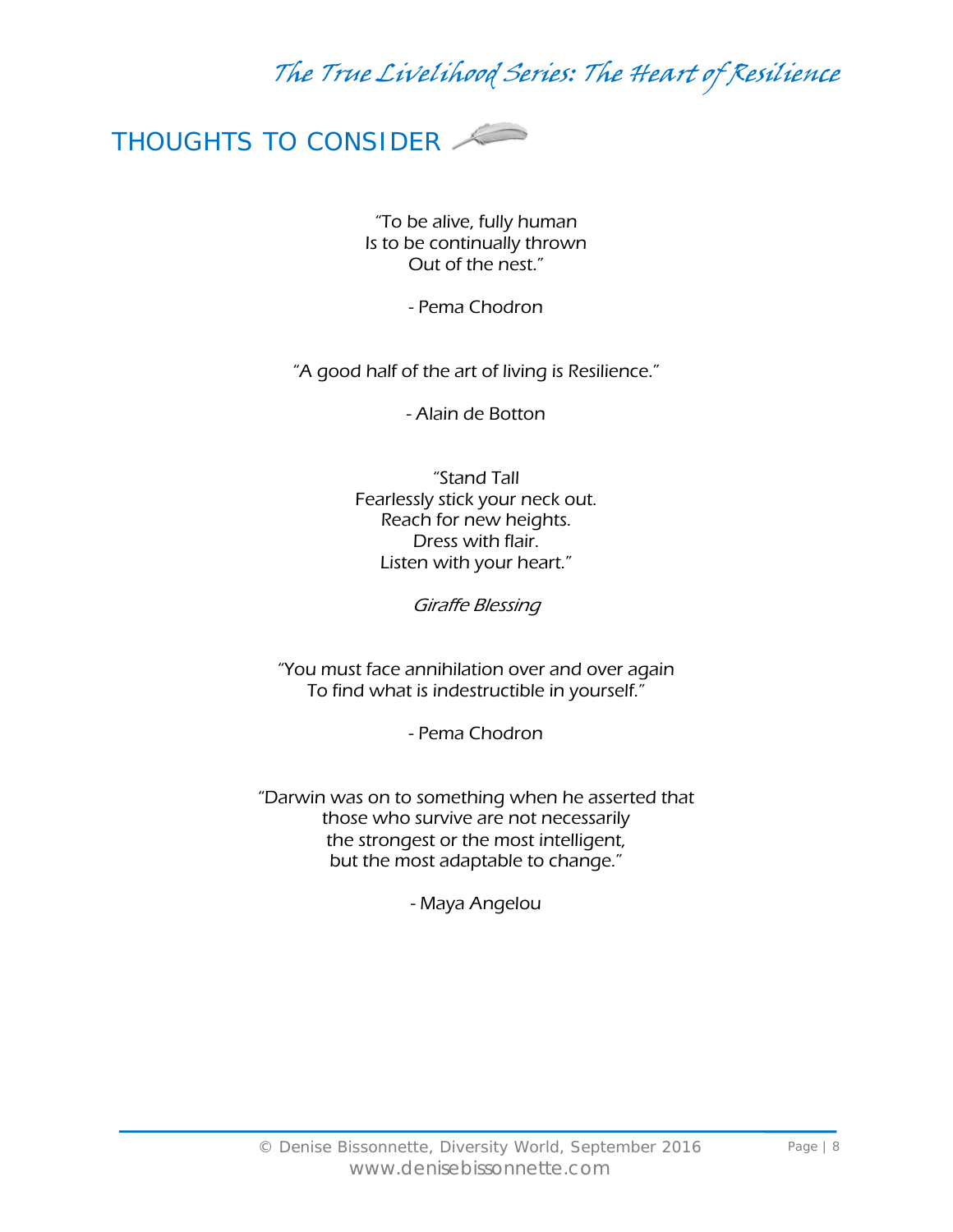

- 1. Share this article with your staff, co-workers, or clientele and use these questions for discussion afterwards:
	- What images does the word "resilience" conjure up in your mind?
	- What would you include in your own Resume of Resilience?
	- What questions do you believe live at the heart of resilience?
	- In what part of your life is resilience being summoned?
	- What are some of your own core beliefs regarding resilience?
- 2. Consider meeting with staff, coworkers, or clientele for a brown bag lunch once a week for four weeks, using [The Resilience Series](http://www.denisebissonnette.com/webinars.htm) webinars as a training tool. Begin each subsequent week with a report on how they have utilized the webinar handouts. Alternatively, invite staff or coworkers to dig up their own resources, articles, videos, etc., on the theme of Resilience, taking turns presenting and sharing what they have found.
- 3. In the spirit of a Resilience Project, invite stories and examples from staff, coworkers and/or clientele, and consider putting together a videotape, or holding an event in which individuals share their stories. Nothing inspires hope and resilience more readily than seeing and hearing examples of it from the people around us!